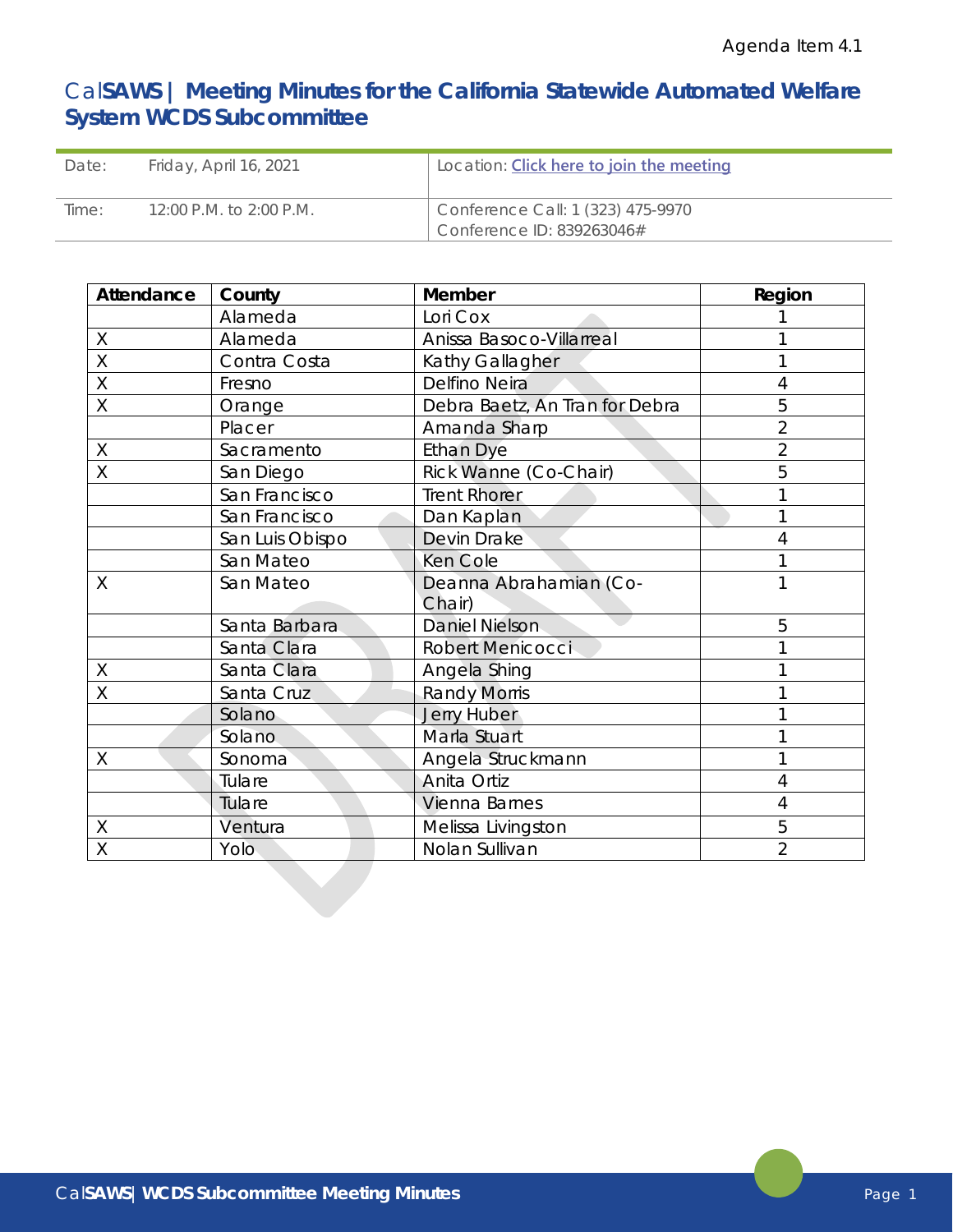# **12:00 P.M. – Convene Meeting of the WCDS Subcommittee**

# **Topic**

- 1. Call Meeting to Order
- 2. Roll Call and Confirmation of Quorum
- 3. Public Comment

Public opportunity to speak on any Item NOT on the Agenda. Public comments are limited to no more than three minutes per speaker, except that a speaker using a translator shall be allowed up to six minutes.

Note: The public may also speak on any Item ON the Agenda by waiting until that item is read, then requesting recognition from the Co-Chair to speak.

# **Action Items**

- 4. Approval of the Minutes and review of the action items: a. April 16, 2021 WCDS Subcommittee
- Motion to Approve: Kathy Gallagher/Contra Costa motioned. Deanna Abrahamian/ San Mateo seconded.
- In favor: CCC, FRS, ORG, SDG, SMT, SCC, SCZ, SON, YOL Abstain: SAC, VEN Motion carried.

# **Discussion Items**

5. WCDS Subcommittee JPA Board Members Update (New Standing Item)

Heard from WCDS Subcommittee Directors that serve on JPA Board to provide updates from JPA Board meeting.

#### **Updates:**

Delfino now serves as Co-Chair on JPA Board.

Gainwell Central Print Agreement approved on 4/16/21 for the transition from three contracts to one.

- 6. Stakeholder Updates
	- a. CDSS
		- No new updates to report.
	- b. DHCS
		- No new updates to report.
	- c. OSI
		- Received WCDS Operational APD update. The state is beginning its review process. Couple weeks of review, walkthrough with federal partners and CalSAWS staff.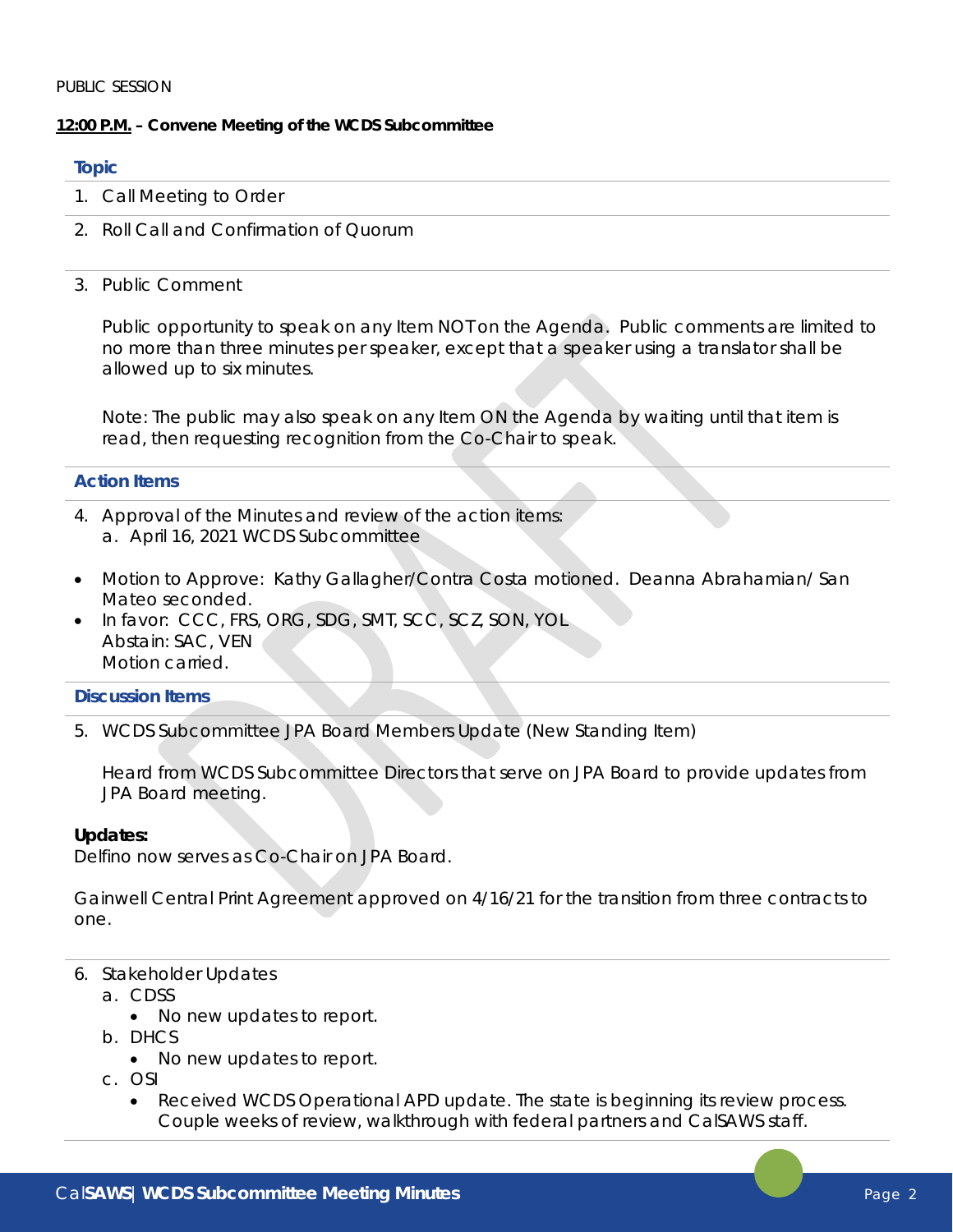# **Topic**

- OSI is facilitating a discussion with the sponsor departments and CalSAWS about equitable language translations and the process that exists today.
- OAPD = Operational Approved Planning Document. Federal version of what the state used as the Project Approval Document. Every year there is an annual update of the document. CalWIN is in operational phase therefore Feds have allowed for an Operational document.
- d. CWDA
	- Geared up for May revise to come out.
	- Conversations with CDSS about getting estimates and information to provide to legislature about implementing additional policy changes.
- 7. CalWIN Implementation Support Services

# **Comments:**

18 months until October 2022 GoLive. Each wave will have a specific timeline and will meet with each county. OCM will create county by county change discussion guides that goes through each of those processes.

8 of the 18 CalWIN counties going through the current state documentation where the objective is to have a full inventory of how business is being conducted in the county today. This is being documented through a standard fashion through a series of process flows and supporting documentation. Across various staff classifications and how services are delivered outcome is to have a common set of processes for each county that will give us something to compare against.

To-Be process trying to bridge the gap between the way CalWIN is used at the core of today's business and how SWAS will be used. Help to identify gaps and opportunities for improvement and areas considered for re-engineering.

In terms of overall progress, conducting a global process across consortium and spent 2 weeks of intensive sessions to document the current state a.k.a. As-Is Process. For several counties, a formal work product has been submitted and working toward sign-off. About 1/3 of the way done with documenting counties.

OCM Point of Contact work sessions to meet for 2 hours monthly with counties. Meeting from April to October 2021.

Training Advisory Council (TAC) represents all 18 CalWIN Counties. Two representatives from each to discuss everything with feedback and review from counties.

Visioning Lap Recap purpose to envision the future success of the CalWIN migration transition to CalSAWS.

# **Updates:**

TAC Meeting April 21, 2021, 1 – 3PM to provide more awareness and understanding of how it works.

8. BenefitsCal Update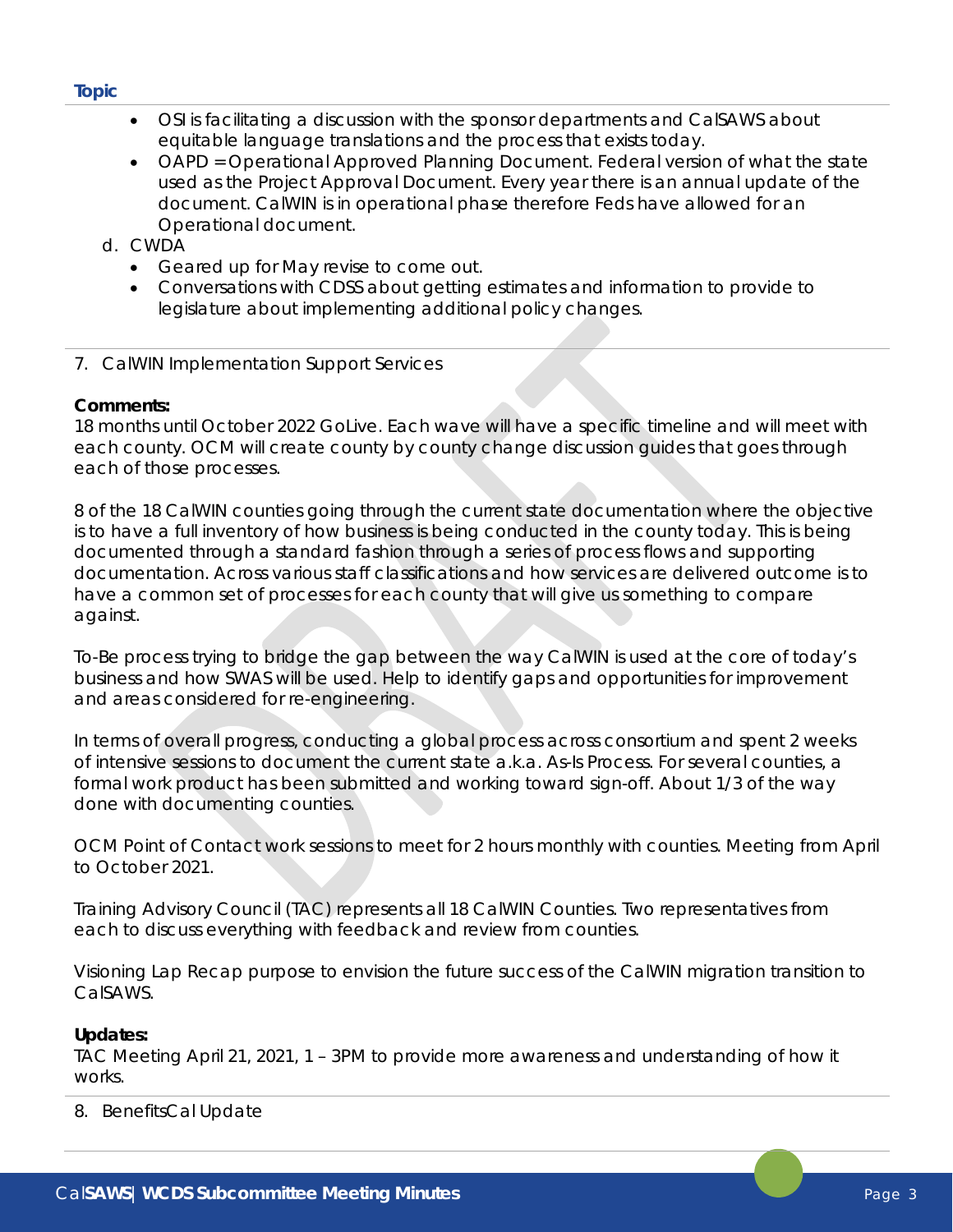# **Topic**

# **Comments:**

Operational Readiness Dashboard which is executive summary of where we are right now. Design is approved. The Team is in the development and testing phase as they move through the second of three increments of development and wrap up testing for the first increment. Everything is on schedule. Communications Strategy was submitted.

Question: Does the UAT include opportunities for community-based organizations to participate in UAT in terms of their interaction with the system?

Answer: Yes. We are in the process of recruiting now and will be a part of the user acceptance tests and on-going user ability tests as we validate designs leading up to UAT.

# **Updates**:

CRFI 21-018 submitted on 3/15/21 to request CalWIN County Participants for BenefitsCal UAT.

9. Conversion

# **Comments:**

Completed daily mapping exercises meaning over the past 2 years examined over 19k individuals. Next phases include Data Map Maintenance, Conversion System Test and EDBC Match.

Performance Testing and Tuning is performed by Dev Ops group and the goal is to maximize the performance of all the Conversion programs so that we can perform the conversions for each of the waves over the 84-hour GoLive weekend.

Ancillary integration: In a separate work stream have been working closely with the counties on the three ancillary systems that are coming into core CalSAWS for test management, fraud and collections. Beginning in November we will integrate that into the core CalWIN and CalSAWS conversion.

The goal for the Data Cleansing Tool is to provide a standardized approach, centralized location, and a feedback mechanism to the counties. 8 Counties have participated in 3 Business Strategy Meetings.

# **Updates:**

#### 10. County Purchase Guidelines

#### **Comments:**

Terms and conditions to be added to CalWIN contracts. We will be implementing these guidelines as we move forward and after the C-IV contract expires. The examples listed are based on questions received. There will be an in-depth walk-through webinar to provide more details for the process for CalSAWS County Purchases.

Question: If there is a request that goes through for a particular software/hardware product that is from one manufacturer, so that it becomes a sole-source vendor scenario, are there any particular dollar limits as it pertains to that type of product versus a product that might have two or three types of vendors available?